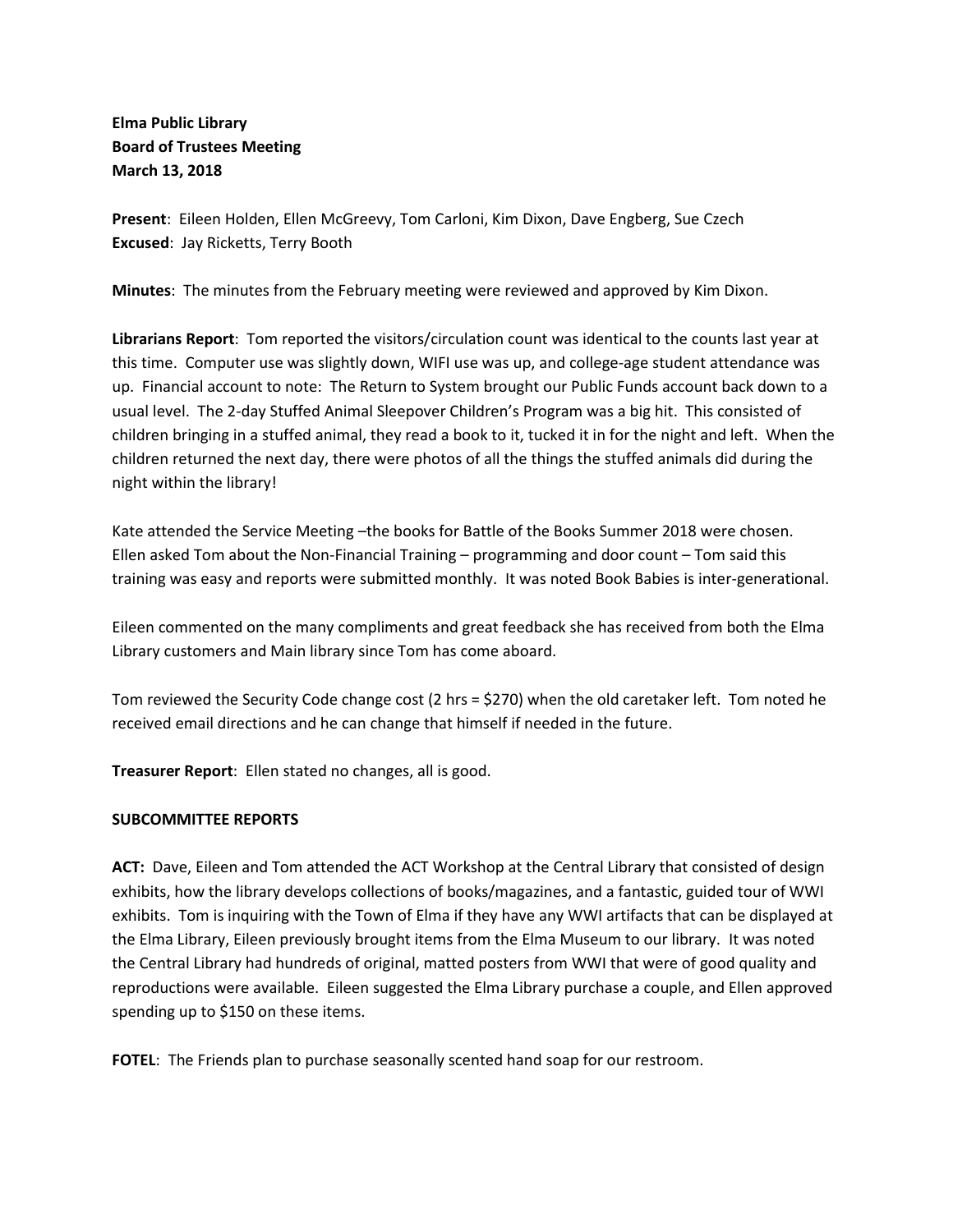**Building and Grounds**: Tom met with the Elma Assistant Building Inspector and discussed the ice dam. Tom will be getting calcium tablets specifically made for roofing. After we get a good downpour this spring and verify our leak has been fixed, Tom would like to have the plaster and paint touched-up. It was reviewed the Heat Trace only goes 5' up the roof and last thaw Tom used salt to prevent ice buildup. It was also noted the new caretaker, Larry Brudz, is doing a fabulous job.

We are on target for a flat roof, hoping for this summer. We are awaiting State approval, then Kerry will get Town bids.

### **OLD BUSINESS**:

**Outdoor Sign** – The Town unanimously agreed to give the Elma Library 1 year Continuation for a new sign application. The previous sign draft was rejected due to it being too big, digital/electronic, feeling there is no need for a sign, and thoughts the Elma Library is not suffering a hardship. We have 1 year to develop a smaller, more acceptable sign. Dave will work with Joe to get correct zoning and would like to find out what size will be acceptable. It was suggested he also speak with a Councilman. Eileen to check on the size and cost of the sign by the Elma Church. Tom suggested a possible solar sign.

Community Survey – We received 208 votes – great feedback! 142 votes for Option 1 (Mon-Sat year round, open Thurs and closed Sun) and 66 votes for Option 2 (leave hours as is). It was decided to begin the new hours on Sat, May 26. Eileen motioned to accept the change in hours/begin date, Kim Seconded the motion, unanimously approved.

Memorial Day Parade will include the BookMobile. The Board of Directors will be there to throw candy to kids, possibly paperbacks also.

### **NEW BUSINESS:**

The Therapy Reading Dog will be at the Elma Library the  $1^{st}$  &  $2^{nd}$  Saturday in April and May. Two trained, certified dogs will be here with their owners to hold 15 minute reading sessions with the children.

Sue Czech was officially welcomed to the Board of Directors.

The Annual Report was reviewed, changes will include posting the new hours. Ellen moved to approve the Annual Report, Eileen seconded, unanimously approved.

The mortar on the brickwork on the back of the building is shallow. Tom will check with the Town to see if Larry is able to do the repair.

There are not enough books for a Spring Book Sale. One Annual Fall Book Sale was discussed, Kim motioned, Eileen seconded and it was unanimously approved.